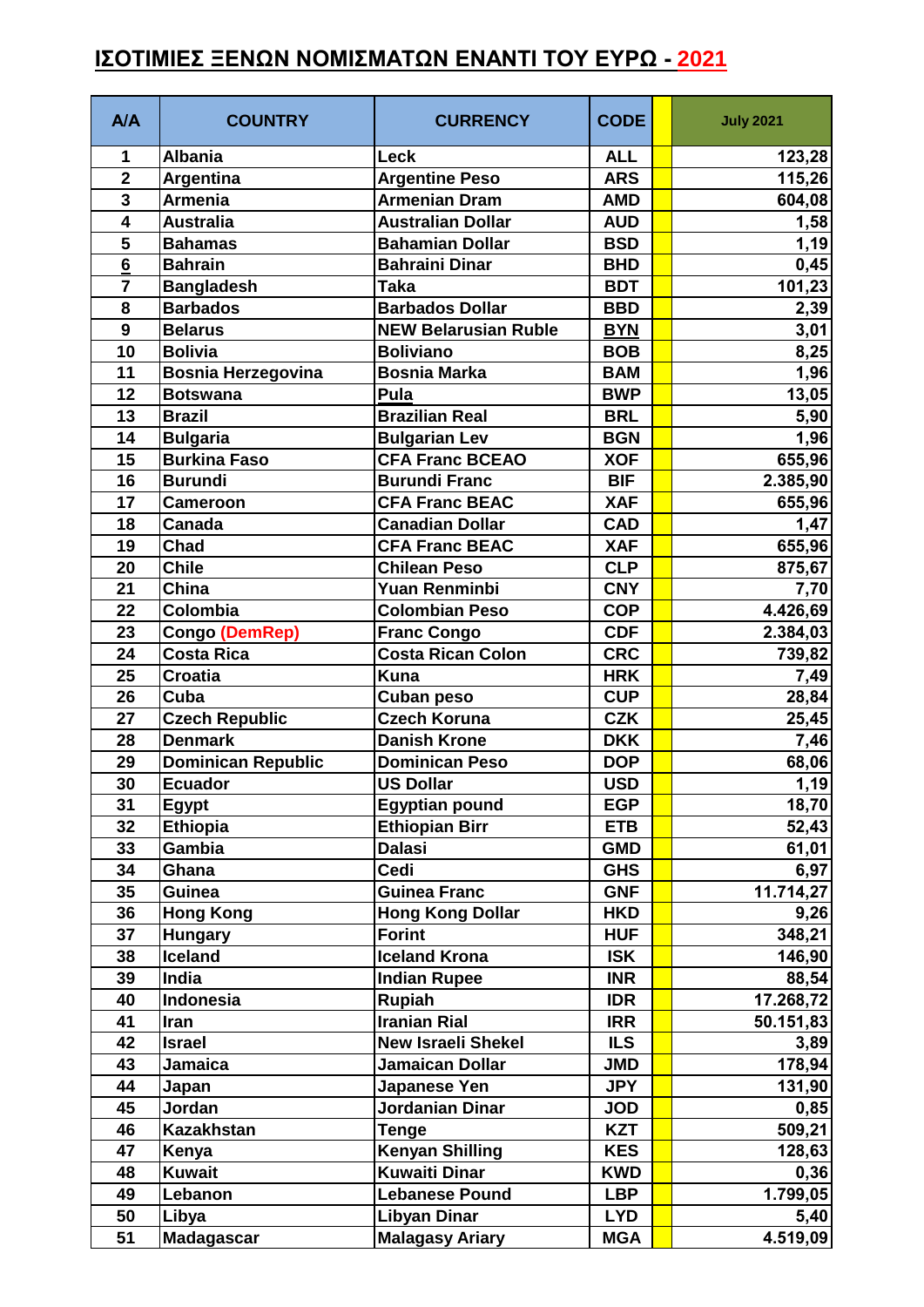| A/A | <b>COUNTRY</b>                | <b>CURRENCY</b>               | <b>CODE</b> | <b>July 2021</b> |
|-----|-------------------------------|-------------------------------|-------------|------------------|
| 52  | <b>Malawi</b>                 | <b>Kwacha</b>                 | <b>MWK</b>  | 959,58           |
| 53  | <b>Malaysia</b>               | <b>Malaysian Ringgit</b>      | <b>MYR</b>  | 4,95             |
| 54  | <b>Maldive Is.</b>            | <b>Rufiyaa</b>                | <b>MVR</b>  | 18,35            |
| 55  | <b>Mauritania</b>             | Ouguiya                       | <b>MRU</b>  | 43,18            |
| 56  | <b>Mauritius</b>              | <b>Maur Rupee</b>             | <b>MUR</b>  | 48,92            |
| 57  | <b>Mexico</b>                 | <b>Mexican Peso</b>           | <b>MXN</b>  | 23,61            |
| 58  | Moldova                       | Moldovan Leu                  | <b>MDL</b>  | 21,41            |
| 59  | Mongolia                      | <b>Tugrik</b>                 | <b>MNT</b>  | 3.403,68         |
| 60  | <b>Morocco</b>                | <b>Moroccan Dirham</b>        | <b>MAD</b>  | 10,61            |
| 61  | Mozambique                    | <b>Meticai</b>                | <b>MZN</b>  | 75,49            |
| 62  | <b>Namibia</b>                | <b>Namibian Dollar</b>        | <b>NAD</b>  | 16, 81           |
| 63  | <b>Nepal</b>                  | <b>Nepalese Rupee</b>         | <b>NPR</b>  | 142,33           |
| 64  | <b>New Zealand</b>            | <b>New Zealand Dollar</b>     | <b>NZD</b>  | 1,69             |
| 65  | Nicaragua                     | <b>Cordoba Oro</b>            | <b>NIO</b>  | 41,72            |
| 66  | <b>Niger Rep</b>              | <b>CFA Franc BCEAO</b>        | <b>XOF</b>  | 655,96           |
| 67  | Nigeria                       | <b>Naira</b>                  | <b>NGN</b>  | 490,40           |
| 68  | <b>Norway</b>                 | <b>Norwegian Krone</b>        | <b>NOK</b>  | 10,20            |
| 69  | Oman                          | <b>Rial Omani</b>             | <b>OMR</b>  | 0,46             |
| 70  | <b>Pakistan</b>               | <b>Pakistan Rupee</b>         | <b>PKR</b>  | 189,11           |
| 71  | Panama                        | <b>Balboa</b>                 | <b>PAB</b>  | 1,19             |
| 72  | Peru                          | <b>Nuevo Sol</b>              | <b>PEN</b>  | 4,71             |
| 73  | <b>Philippines</b>            | <b>Philippine Peso</b>        | <b>PHP</b>  | 58,03            |
| 74  | <b>Poland</b>                 | <b>Zloty</b>                  | <b>PLN</b>  | 4,49             |
| 75  | Qatar                         | <b>Qatari Riyal</b>           | QAR         | 4,34             |
| 76  | Romania                       | <b>New Leu</b>                | <b>RON</b>  | 4,93             |
| 77  | <b>Russia</b>                 | <b>Russian Ruble</b>          | <b>RUB</b>  | 86,15            |
| 78  | Rwanda                        | <b>Rwanda Franc</b>           | <b>RWF</b>  | 1.206,91         |
| 79  | Saudi Arabia                  | <b>Saudi Riyal</b>            | <b>SAR</b>  | 4,48             |
| 80  | Senegal                       | <b>CFA Franc BCEAO</b>        | <b>XOF</b>  | 655,96           |
| 81  | <b>Serbia</b>                 | <b>Dinar</b>                  | <b>RSD</b>  | 117,93           |
| 82  | <b>Seychelles</b>             | <b>Seychelles Rupee</b>       | <b>SCR</b>  | 17,84            |
| 83  | <b>Sierra Leone</b>           | Leone                         | <b>SLL</b>  | 12.258,16        |
| 84  | <b>Singapore</b>              | <b>Singapore Dollar</b>       | <b>SGD</b>  | 1,61             |
| 85  | <b>South Africa</b>           | Rand                          | <b>ZAR</b>  | 16,81            |
| 86  | <b>South Korea</b>            | Won                           | <b>KRW</b>  | 1.353,59         |
| 87  | Sri Lanka                     | <b>Sri Lanka Rupee</b>        | <b>LKR</b>  | 237,59           |
| 88  | <b>Sudan Rep</b>              | <b>Sudanise Pound</b>         | <b>SDG</b>  | 535,50           |
| 89  | <b>Swaziland</b>              | Lilangeni                     | <b>SZL</b>  | 16,81            |
| 90  | <b>Sweden</b>                 | <b>Swedish Krona</b>          | <b>SEK</b>  | 10, 15           |
| 91  | <b>Switzerland</b>            | <b>Swiss Franc</b>            | <b>CHF</b>  | 1,10             |
| 92  | <b>Syria Arab Republic</b>    | <b>Syrian Pound</b>           | <b>SYP</b>  | 1.501, 13        |
| 93  | <b>Special Drawing Rights</b> | <b>Special Drawing Rights</b> | <b>XDR</b>  | 0,84             |
| 94  | <b>Taiwan</b>                 | Taiwan Dollar                 | <b>TWD</b>  | 33,29            |
| 95  | <b>Tanzania</b>               | <b>Tanzanian Shilling</b>     | <b>TZS</b>  | 2.767,33         |
| 96  | <b>Thailand</b>               | <b>Baht</b>                   | <b>THB</b>  | 37,97            |
| 97  | <b>Tunisia</b>                | <b>Tunisian Dinar</b>         | <b>TND</b>  | 3,27             |
| 98  | Uganda                        | <b>Uganda Shilling</b>        | <b>UGX</b>  | 4.243,03         |
| 99  | <b>Ukraine</b>                | Hryvnia                       | <b>UAH</b>  | 32,67            |
| 100 | <b>United Arab Emirates</b>   | <b>U.A.E. Dirham</b>          | <b>AED</b>  | 4,38             |
| 101 | <b>United Kingdom</b>         | <b>Pound Sterling</b>         | <b>GBP</b>  | 0,86             |
| 102 | <b>United States</b>          | <b>US Dollar</b>              | <b>USD</b>  | 1,19             |
| 103 | <b>Uruguay</b>                | Peso Uruguayo                 | <b>UYU</b>  | 51,91            |
| 104 | <b>Uzbekistan</b>             | <b>Uzbekistan Sum</b>         | <b>UZS</b>  | 12.634,15        |